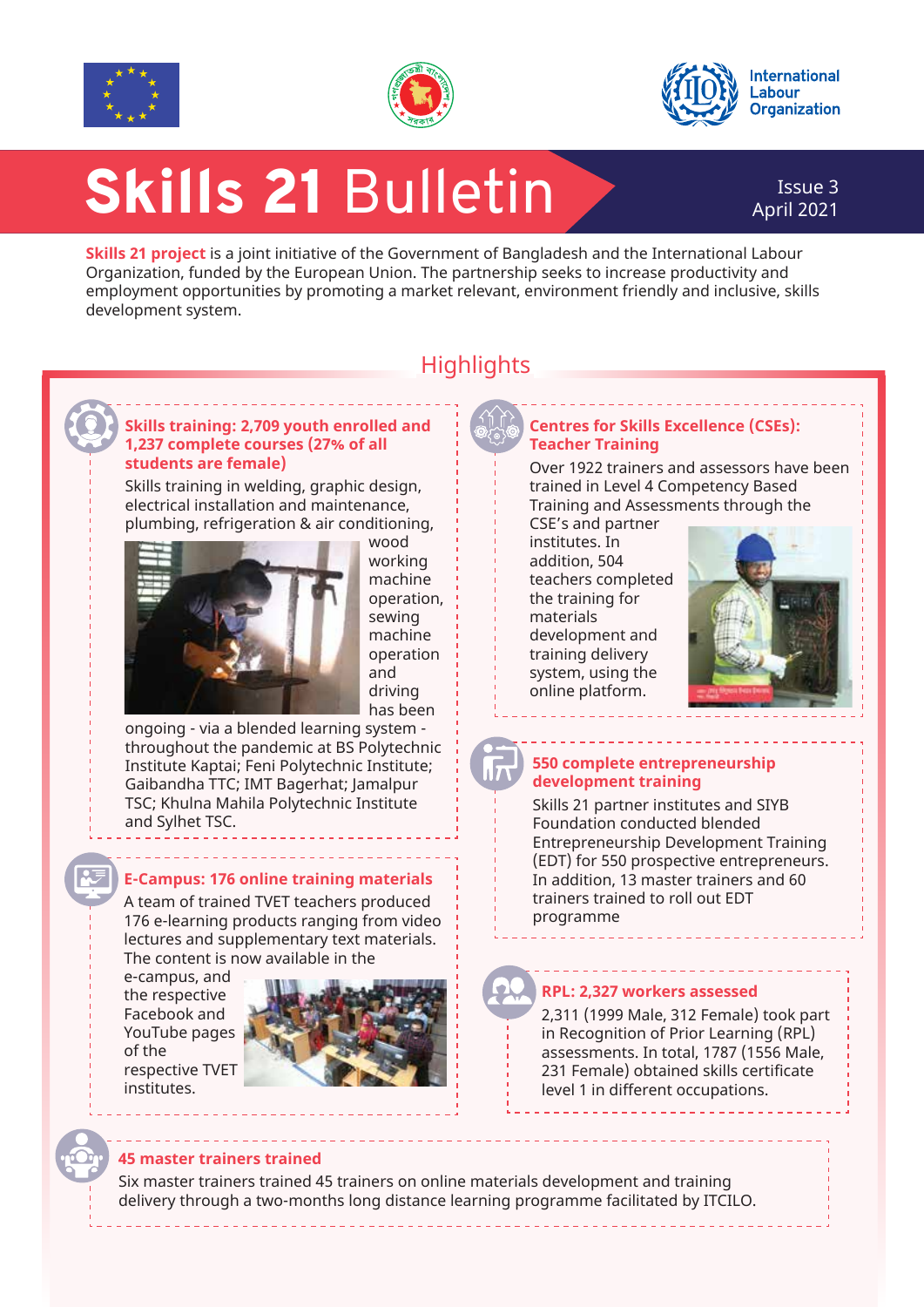## News Corner

#### **Skills 21 project and Ministry of Expatriates' sign deal to recognise migrant workers' skills**

To ensure decent work for migrant workers, the Skills 21 project and the Ministry of Expatriates' Welfare and Overseas Employment (MoEWOE) signed a Memorandum of Understanding (MoU)



on skills development and skills recognition system in Bangladesh. The MoU will address skilling, re-skilling and upskilling of migrant workers and skills recognition through improved capacity for skills anticipation, better qualification standards for the trainers, and improved access through e-RPL and national skills passport platforms.

The Skills 21 project will provide 3,000 returnee migrants and their families support relating to market-driven skills trainings, enterprise development, RPL and job placement.

#### **The National Steering Committee approves a 10-level Bangladesh National Qualifications Framework (BNQF)**

Since 2017, the Skills 21 project has been supporting the Government of Bangladesh to establish the Bangladesh National Qualifications Framework (BNQF). The BNQF development is steered by a National Steering Committee chaired by the honourable Minister of Education, Dr. Dipu Moni, MP. The TMED Secretary, in coordination with the SHED Secretary, provides oversight to seven Technical Working Groups (TWGs) in the overall development process.



The proposed 10-level BNQF was endorsed during the second BNQF National Steering Committee (NSC) meeting at the Ministry of Education on January 31, 2021. The BNQF structure has undergone 40-plus consultations, meetings and workshops with stakeholders from the government, employers and workers' groups.

#### **Sector Wide Integrated Framework for TVET (SWIFT) proposal submitted to TMED**

The Skills 21 project supported Technical and Madrasah Education Division (TMED) in developing a Sector Wide Integrated Framework for TVET (SWIFT). The framework aims to guide the sector for



improved coordination between GoB and development partners. The project officials submitted the document to Mr. Md. Aminul Islam Khan, Secretary of TMED on 23 December 2020. After reviewing the draft report, TMED will disseminate it among stakeholders for implementation.

\_\_\_\_\_\_\_\_\_\_\_\_\_\_\_\_\_\_\_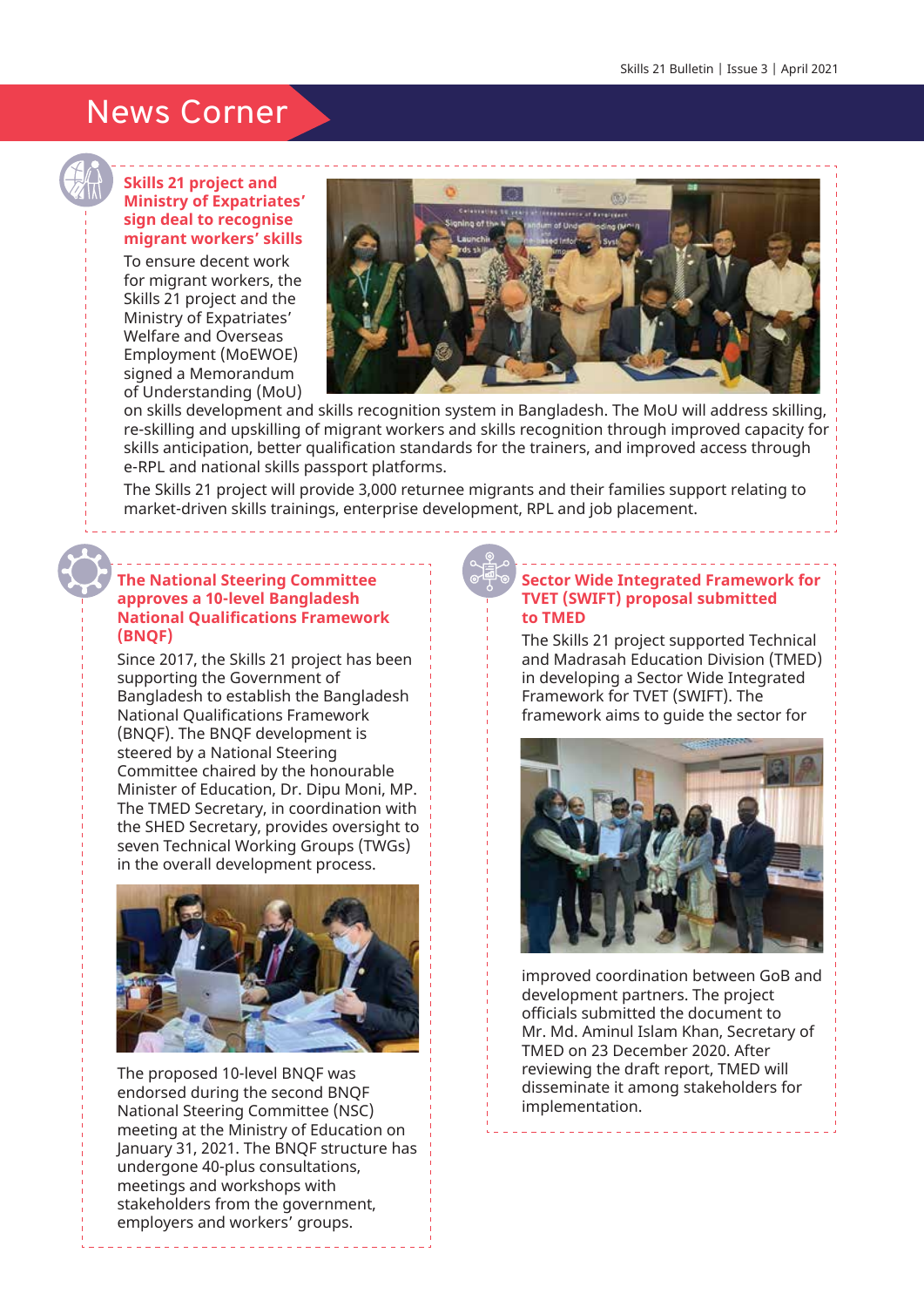## Changemaker

## Principal's Interview

#### **How is the Skill 21 project helping your institution to address the challenges facing the TVET system?**

The Skills 21 project has brought many qualitative changes not just to my institute but the TVET system as a whole. The changes are intangible i.e. mandatory competency based training & assessment system which is market driven, qualified teachers, partnerships with the industries for on the job training and job placement. The modern equipment provided to the institutes is also very useful for the students especially over the past year where we adapted to an e-learning model.

#### **What is the difference between the Skills 21 project and other projects in this sector?**

The Skills 21 project is working to make the skills training system inclusive. The focus on self and wage employment makes the project different from many other projects. One key differentiator is the Institutional Management Advisory Board (IMAB) and Employers' Forum which are formed in partnership with the private sector, industry people to not only help manage the institute but also produce a demand based skilled workforce and link graduates with the future job market. In addition to this, Skills-21 project supported to develop and implement action plan for gender mainstreaming, disability inclusion and greening TVET institutes, which are also some unique efforts.



**Mohammad Abdul Matin Howlader** Principal, Bangladesh Swedish Polytechnic Institute, Kaptai, Rangamati

#### **How can TVET institutions proactively drive innovation and contribute to the promotion of competitiveness, employability and social cohesion?**

 A modern TVET institute can make the critical linkage between underprivileged citizens in remote areas with industries who need skilled workers through a market-driven skills training. If the inclusion policy and action plan is implemented effectively, the vulnerable and the underprivileged people can access to the institutes and the job market. That will help a huge number of people to be ready for the future job market and contribute to the economy.

#### **TVET awareness raising strategy and campaign plan**

**The project is supporting partner TVET institutes in developing an awareness raising strategy and a national enrolment campaign. This campaign hopes to raise awareness on TVET education and change its perception among youth, parents and employers.**